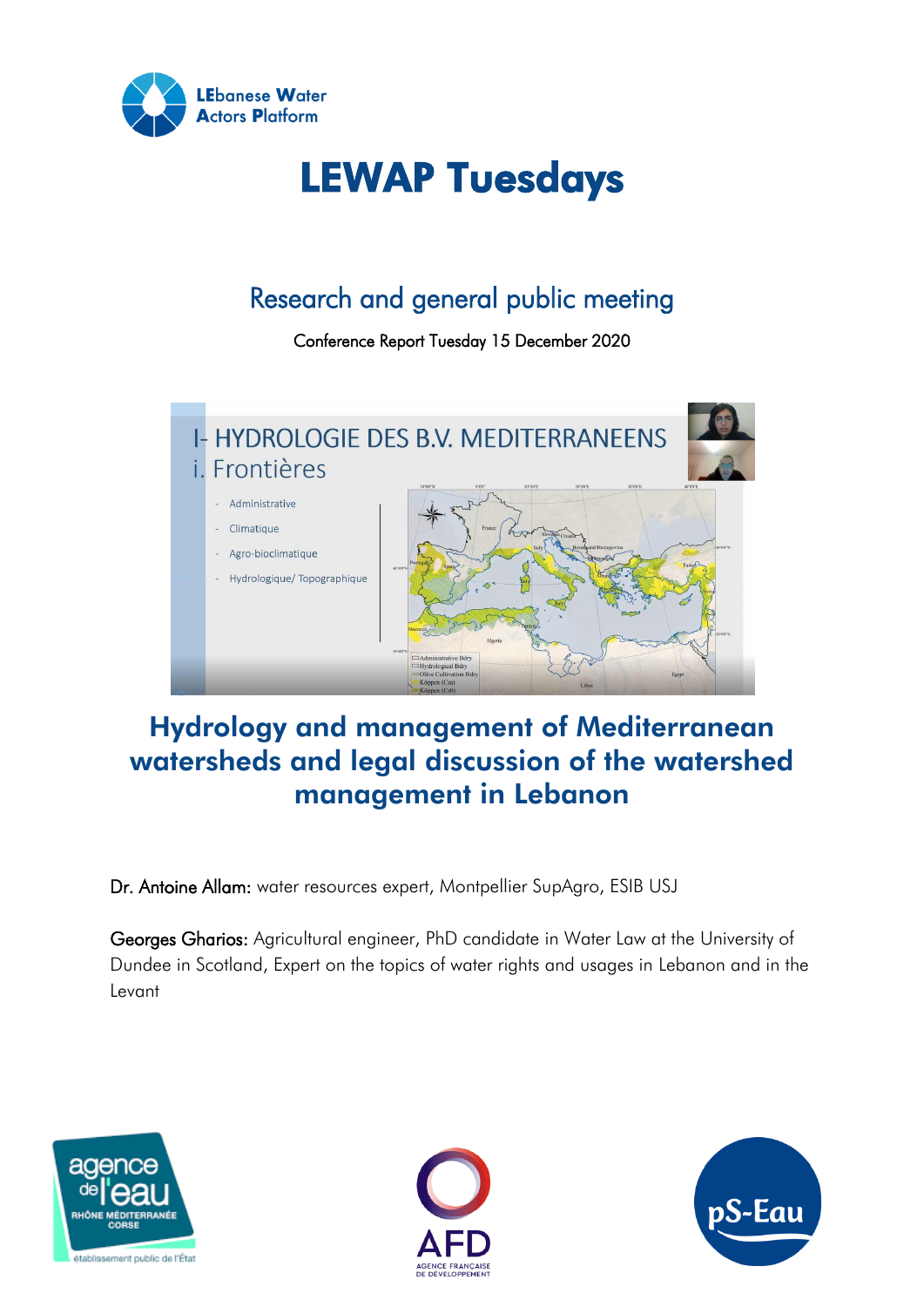

#### **SNEAK PEAK INTO THE PRESENTATIONS**

#### **HYDROLOGY AND MANAGEMENT OF MEDITERRANEAN WATERSHEDS:**

Dr. Antoine Allam presentation focused on the hydrology and management of Mediterranean watersheds. An overview of the hydrological functioning of watersheds in the Mediterranean and Lebanon was followed by a description of the water resources distribution and availability, watersheds spatial and temporal evolution, and perspectives on Mediterranean watersheds management.

Dr. Allam highlights that Mediterranean water resources available in this region are now, more than ever, exposed to continuous increasing demand for agriculture, industry, tourism, urban and demographic development, and climate evolution. This presentation that reflects the results of his PhD dissertation, aims to characterize Mediterranean catchments areas

Four objectives motivated the quest for a specific Mediterranean hydrology:

- The first consists of collecting an inclusive hydrological database including with the hydrological boundary as the project area.
- The second to establish a new high-resolution climatic classification for hydrology purposes based on Mediterranean specific climate indices like precipitation seasonality and aridity.
- The third, to carry out a physiographic classification of all Mediterranean catchments based on landform, landcover and soil indices to highlight Mediterranean variability.
- The fourth, to carry out an extensive water balance analysis of 55 Mediterranean catchments based on different water balance functional models as advanced by L'vovich (1979) and elaborated by Ponce & Shetty (1995a, 1995b) and Sivapalan et al., (2011) to check the hydrological variability and similarity between all catchments and between same climatic and/or physiographic classes catchments.

The climatic classification into 5 classes coincided with a geographical distribution in the Mediterranean ranging from the most seasonal and dries CC1 in the south to the least seasonal and most humid CC5 in the North. The classes located to the north are slowly evolving towards moderate coastal classes which might affect hydrological regimes due to shorter humid seasons and earlier snowmelts.

The physiographic classification and analysis provided a unique overview of Mediterranean catchments, mainly landform which revealed the existence of a microclimatic variability, shadowed by the macro climate homogeneity. This micro-climatic variability is the main reason behind natural landcover variability like different tree cover. The water balance analysis highlighted the Mediterranean trend aligned with the general climatic setting. In fact, the climate is the main driving force of the Mediterranean hydrology, however, it is not the only one as the hydrological homogeneity was identified, under different climates, for the mountainous karstic and snow influenced catchments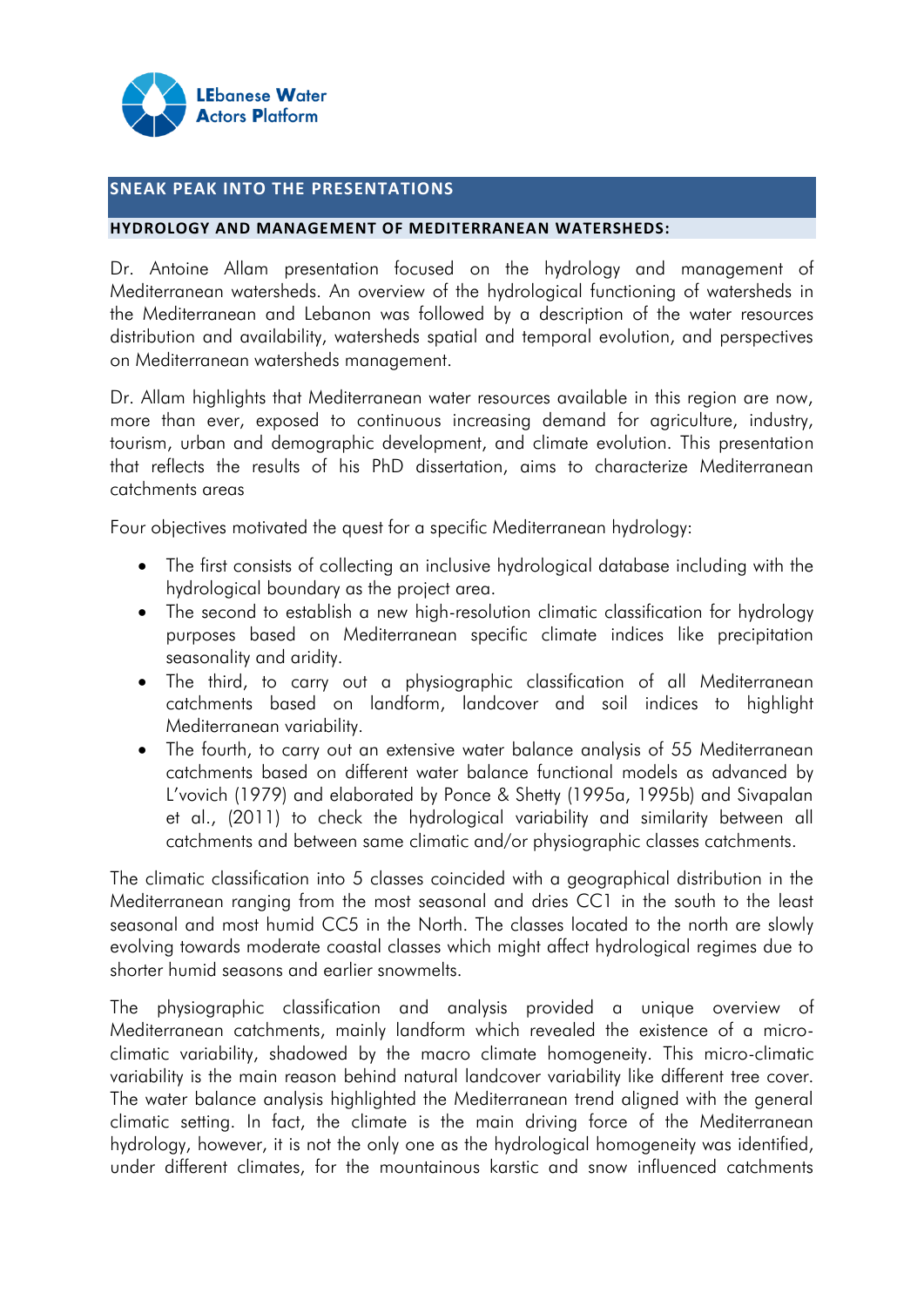

which yield the highest base flows and runoff coefficients. Catchments scatter and classes have drawn closer to the moderate Mediterranean catchments, with karstic and snow influenced catchments staying as the highest yielding catchments.

The alerting climatic and anthropogenic impacts call for urgent adaptation and mitigation measures that should be included in future national strategies and water resources management plans and that should be more based on regional research by deepening the knowledge on the spatial and temporal variability of hydrological resources all over the Mediterranean.

To know more about this study, check the [link to the presentation](https://www.pseau.org/outils/ouvrages/universite_saint_joseph_hydrologie_et_gestion_des_bassins_versants_mediterraneens_2020.pdf)

#### **LEGAL DISCUSSION OF WATERSHED MANAGEMENT IN LEBANON**

Georges Gharios focused on the legal aspect around watershed management in Lebanon. A historical overview was followed by an analysis of the texts relating to the subject within the new Water Code with key points to retain on the current and future perspectives of watershed management in Lebanon.

Mr. Gharios started his presentation with a small brief on the historical overview of legal approaches to water management in Lebanon showing the management schemes before and after law 221/2000. He continued by explaining the management process of watersheds as issued in Lebanon's Water Code.

Lebanon's Water Code presented new approaches for better water management in the country such as the establishment of a national water council, the 'pollueur-payeur' concept, the introduction of water police, water register and Water Users Associations. The Code also introduced two types of instruments for a better management of watersheds: the general water master plan and the watershed management contract. These contracts were inspired by the French model for watershed management based on a decentralized approach while providing power to the government. The Water Code is also inspired by the French model on the Public-Private Partnership (PPP).

Furthermore, Mr. Gharios presented the new approach that was introduced through the Water Code known as the Public-Public Partnership that allow municipalities to partner up with water establishments for water services in their respective areas (given that law 221/2000 states that Water Establishments are the main authority responsible for the service). He also showed the role of governmental and non-governmental organizations under the Water Code.

Mr. Gharios concluded his presentation by providing his insights and personal ideas regarding the coordination issues among water actors, the ambiguous role of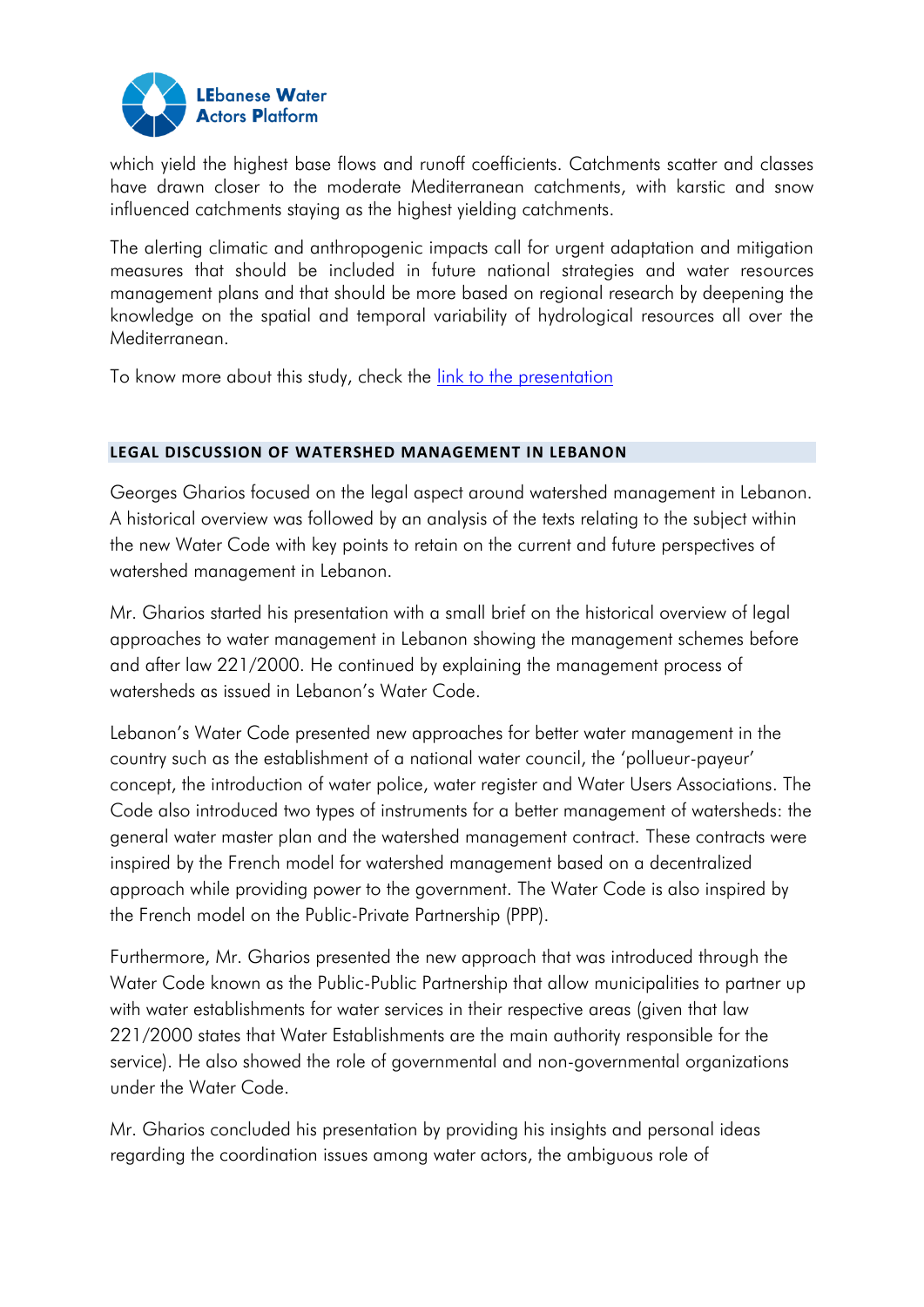

municipalities in wastewater management and the institutional duplication of roles and responsibilities in water and wastewater services in Lebanon.

To know more, check the [link to the presentation](https://www.pseau.org/outils/ouvrages/waterlution_discussion_juridique_de_la_gestion_par_bassin_au_liban_2020.pdf)

### **DISCUSSION BETWEEN THE AUDIENCE AND THE SPEAKERS**

## Why will the Kr (total flow coefficient) increase in the next century, but the max Kr will decrease, which seems to go the opposite of an increase in aridity and seasonality?

This Kr value is the average Kr values of the whole Mediterranean basins – 1270 basins; the Southern basins increased the runoff coefficient due to a slight increase in precipitation however, the Northern basins reduced the runoff coefficient, this led to an increase in the average Kr value.

#### Are there any ancient traces on water management, such as the drip developed by the Nabataeans?

Drip no, but we have plenty of ancient traces of dams, distribution, allocation - we know that the Romans passed through there, the Persians and the influence of the peoples of ancient Mesopotamia like the Assyrian people

#### Who owns the groundwater resources?

In Lebanon, the state owns all the waters in the country; but we have four exceptions uncontrolled by the state: rainwater, acquired rights, springs that have a small flow and permits

#### Are there municipalities that are taking over private water management, as in Grenoble and in many small municipalities in France?

no we have the opposite situation, there were municipalities which had a private water management like Der El Qamar and Baakline but now law 221/2000 obliges them to pass the responsibilities to the water establishments

#### How does the water code adapt to refugee camps, Syrians for example in the Bekaa?

The Water Code does not address the situation of refugees, as per my knowledge – said Mr. Gharios

### Since there is a dynamic between land use planning and surface water, do you find that it is necessary to revise the regulations dating from the French mandate, in order to be able to develop both water and soil to prevent soil degradation, and restore water quality?

Yes indeed we should have revised the old laws and in order to prevent this degradation, the water police should be functional (the water police is mentioned in the updated Water Code and should be a local citizen) to monitor and control any violations on river streams and basins.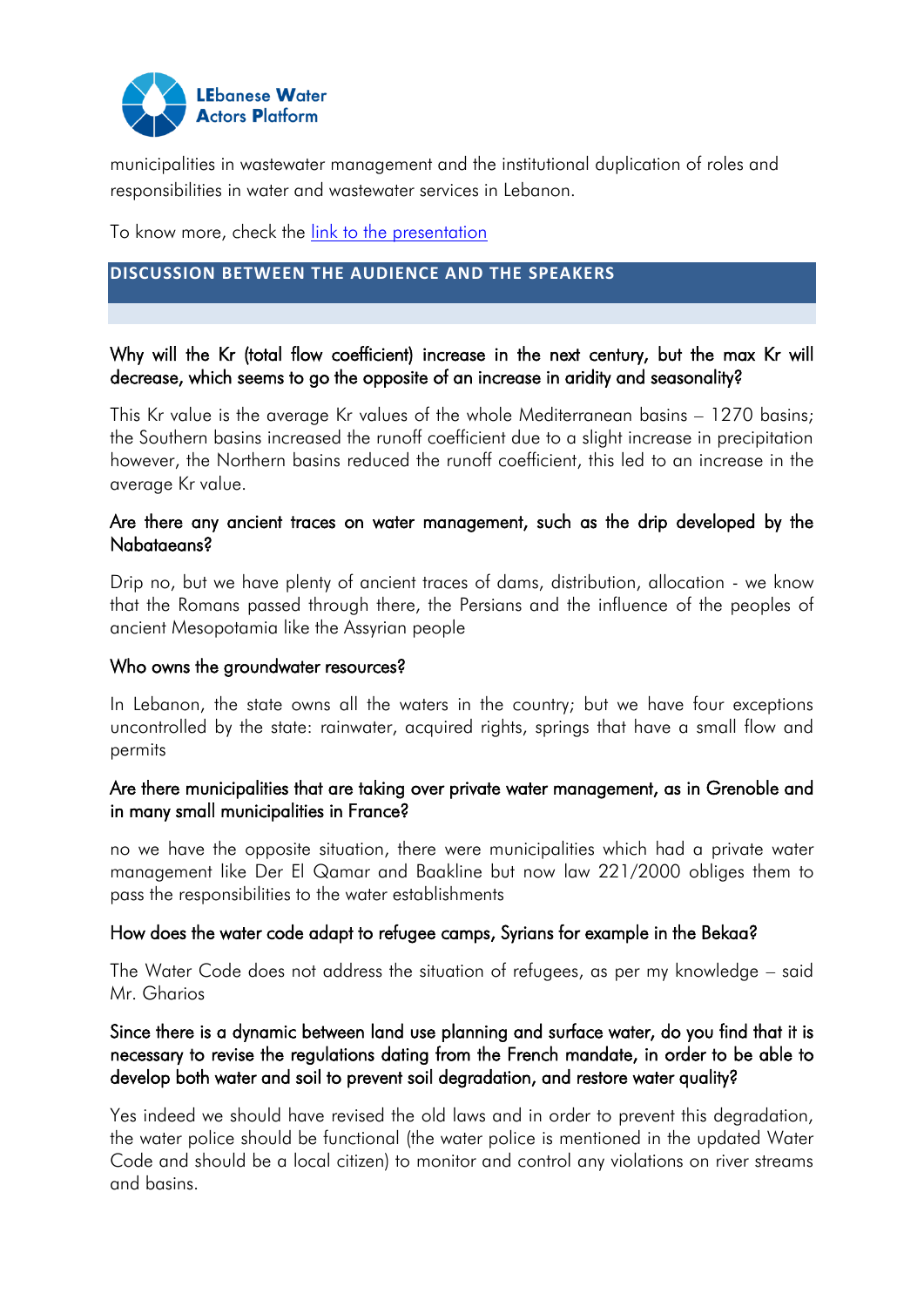

Does the new water code mention the possibility of creating management committees for watersheds? If this is not the case, what would be in your opinion the key actors who should compose a management committee for a watershed in Lebanon if we consider the content of the new water code?

The Water Code mentions the possibility of creating watershed management committees but those should be managing small scale watersheds; the best approach to a better management of river basins and watershed is the participatory approach which is reflected in the watershed scheme that consists on grouping users, municipalities and elected personnel – an approach learned from the French.

## How does the issue of groundwater management fit into an Integrated Water Resource Management Plan? Which institution (s) is best prepared to deal with the problem of the availability of groundwater and its quality?

For an integrated management plan, it is essential to consider groundwater as well. Water resources were already quantified – those of importance – the Litani River Authority is in charge of that and they have installed different stations along the river basin. Concerning groundwater resources in Lebanon, there is an ongoing study that will assess the quantity and quality of water. The best approach would be to create a committee at the level of the Ministry of Energy and Water responsible of the monitoring process of water resources.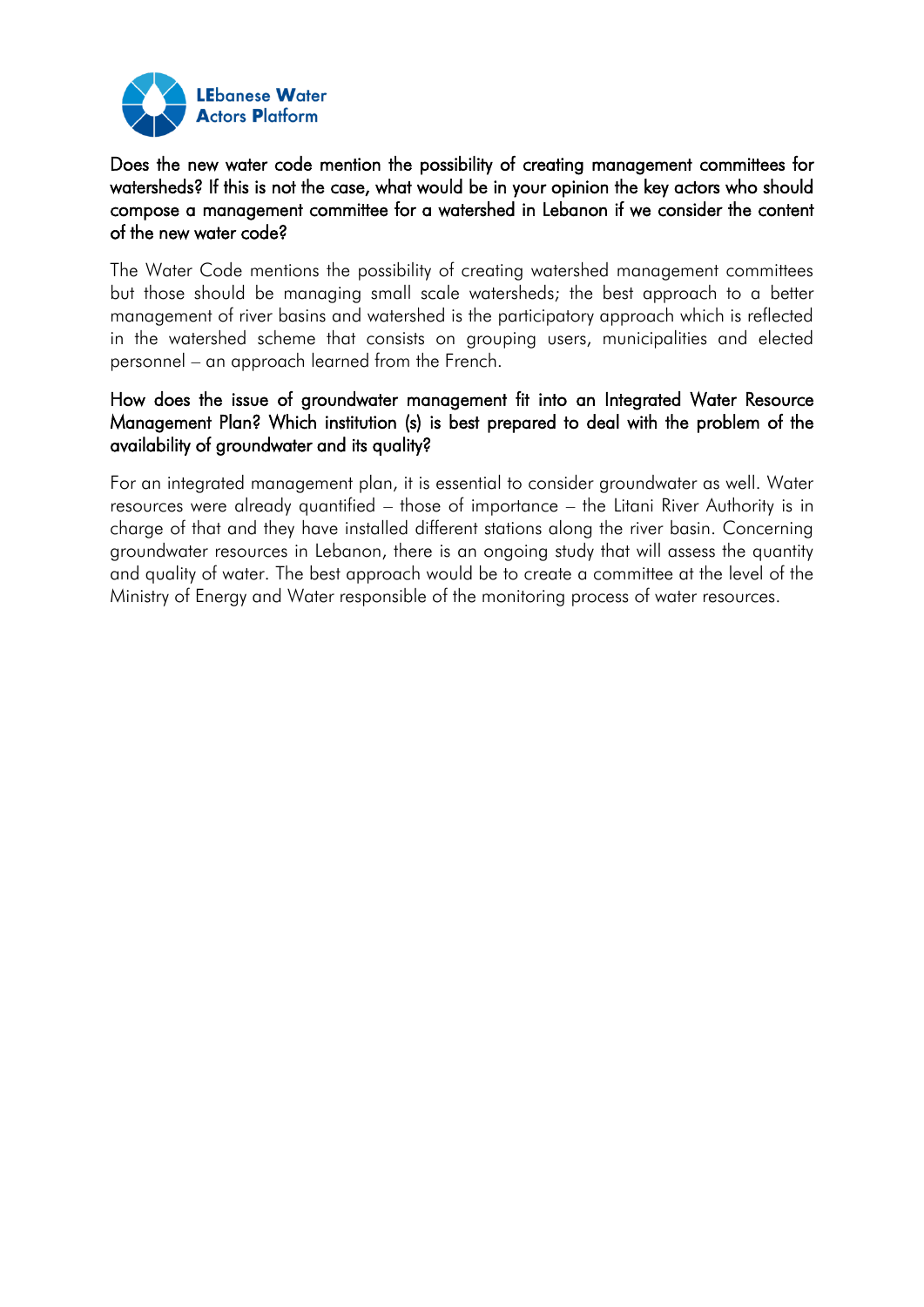

### **LIST OF PARTICIPANTS**

| #              | <b>Name</b>                | <b>Title + Organisation</b>                                                                                     | <b>Phone Number</b>   | <b>Email Address</b>                        |
|----------------|----------------------------|-----------------------------------------------------------------------------------------------------------------|-----------------------|---------------------------------------------|
| 1              | <b>Tarek Abtar</b>         | WASH coordinator - SAWA                                                                                         | 76/991440             | tarek.abtar@sawagroup.org                   |
| $\overline{2}$ | Joseph Al Assad            | Counsellor - Ministère de l'Energie et de l'Eau                                                                 |                       | josephalassad@usek.edu.lb                   |
| 3              | Mohamed Al Dbiyat          | Partner Researcher - Institut français du Proche-Orient                                                         | 33650584726           | maldbiyat@gmail.com                         |
| 4              | Rita Al Hachache           | Master of Science, Environmental Geosciences, Lebanese University -<br>Consultants Indépendants                 | 76510014              | Rita.hachache@hotmail.com                   |
| 5              | Antoine Allam              | Hydrologist researcher - Université Saint Joseph                                                                | 96 170 109 407        | antoine_allam@hotmail.com                   |
| 6              | Lili Bazin                 | Technical coordinator - DRM - Croix Rouge Française                                                             |                       | lili.bazin.cr@gmail.com                     |
| $\overline{7}$ | Mélodie Boissel            | - Programme Solidarité Eau                                                                                      | 07 88 76 00 48        | melodie.boissel@pseau.org                   |
| 8              | Reine Bou Ghosn<br>Salameh | Graduated Student - M2 Research in Hydrosciences - Lebanese<br>University - Université Libanaise                |                       | reinebgsalameh@hotmail.com                  |
| 9              | Jérôme Bouissou            | Professeur des Universités associé au CNAM - Consultants<br>Indépendants                                        | +961 81 35 41 38      | jbouissou66@gmail.com                       |
| 10             | Stephane Cartier           | Responsible for research, policies and solidarity in the face of natural<br>risks<br>- Consultants Indépendants |                       | stephane.cartier@univ-grenoble-<br>alpes.fr |
| 11             | Laurent Charlet            | Professor of Water Geochemistry - Université Grenoble Alpes                                                     | +33 (0) 6 75 87 82 66 | charlet38@gmail.com                         |
| 12             | Yehia Daher                | Mayor - Municipalité de Qaroun                                                                                  | 961 08 63 09 01       | yehia daher@hotmail.com                     |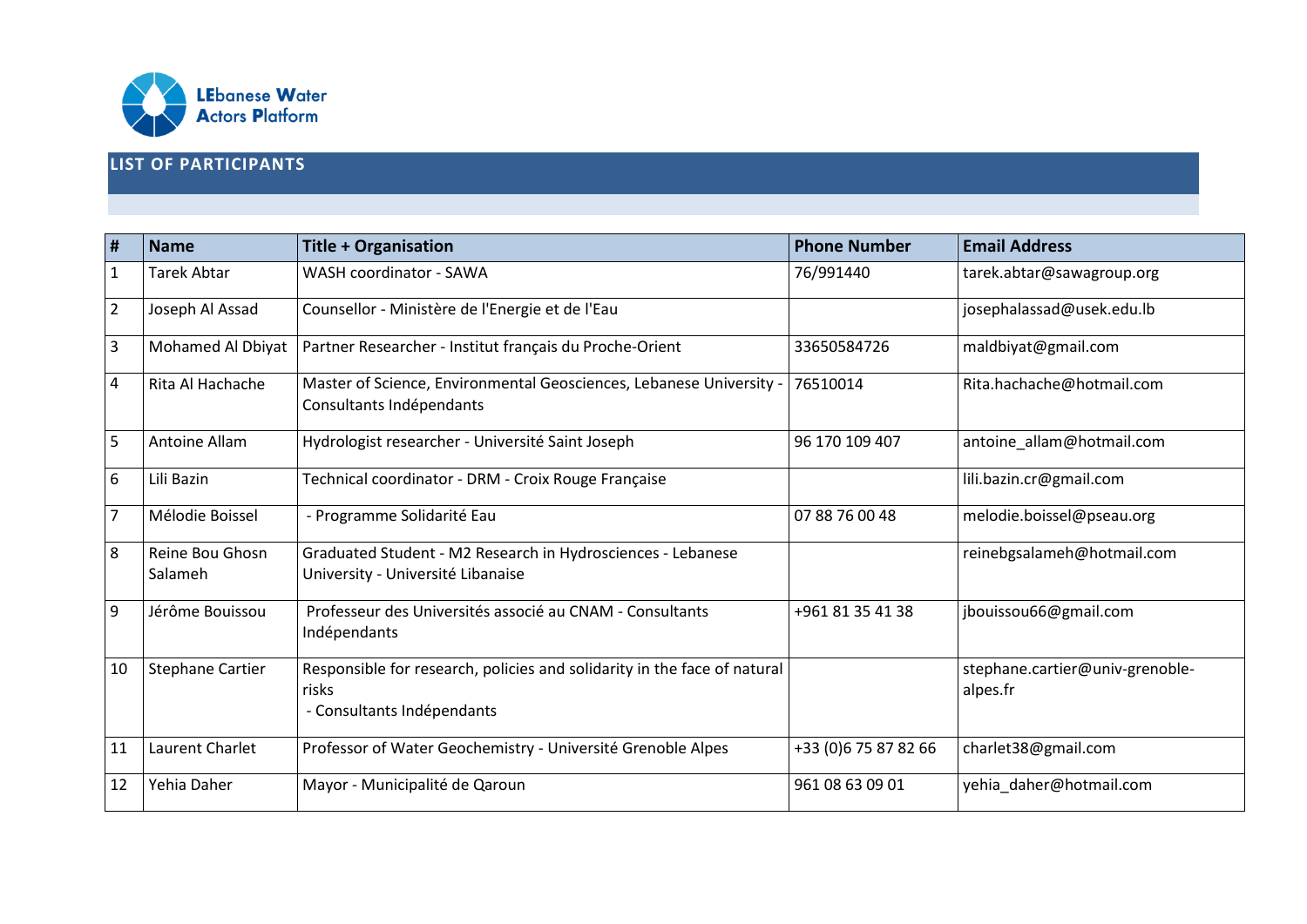

| #  | <b>Name</b>            | <b>Title + Organisation</b>                                                                                                                                                                                                                                            | <b>Phone Number</b> | <b>Email Address</b>                 |
|----|------------------------|------------------------------------------------------------------------------------------------------------------------------------------------------------------------------------------------------------------------------------------------------------------------|---------------------|--------------------------------------|
| 13 | Elena Diato            | Program Manager Bekaa - Gruppo di Volontariato Civile                                                                                                                                                                                                                  | 81477501            | elena.diato@gvc.weworld.it           |
| 14 | Chanel El Hifnawy      | Water and Energy consultant - Consultants Indépendants                                                                                                                                                                                                                 | 9613275421          | chanel.eh@gmail.com                  |
| 15 | Jasmine El-Kareh       | LEWAP Coordinator - LEbanese Water Actors Platform                                                                                                                                                                                                                     | +961 71 256 791     | kareh@lewap.org                      |
| 16 | Zeina Farhat           | Senior Mechanical Engineer - ModonGroup s.a.r.l.                                                                                                                                                                                                                       | 96171750655         | zeina.farhat@modongroup.com          |
| 17 | Colin Ferrari          | PhD student in water sciences - Université Grenoble Alpes                                                                                                                                                                                                              |                     | colin.ferrari@umontpellier.fr        |
| 18 | <b>Georges Gharios</b> | PhD in water law - Water Innovation Lab                                                                                                                                                                                                                                | +961.3.292376       | georgesgharios@gmail.com             |
| 19 | Alexandre Tourbah      | Hydrologie - Hydraulique - Gestion des Ressources en eau -<br>Université Nangui Abrogoua                                                                                                                                                                               |                     | 22 507 526 163 goulaba2002@yahoo.fr  |
| 20 | Jalal Halwani          | Chairman of Health & Environment Department Director of Water & $+9613-674817$<br>Environment Sciences - Université Libanaise                                                                                                                                          |                     | jhalwani@ul.edu.lb                   |
| 21 | Bassam Jaber           | Consultant - Development Alternatives Inc                                                                                                                                                                                                                              | 3748748             | bjaber.motge@gmail.com               |
| 22 | Kamel Kalaany          | Deputy WASH Program Manager - Action Contre la Faim                                                                                                                                                                                                                    |                     | 3 580 170   kkalaany@lb.acfspain.org |
| 23 | Farid Karam            | Director - Head of Division - Earth Link & Advanced Resources<br>Development                                                                                                                                                                                           |                     | 9613643155   fkaram@elard-group.com  |
| 24 | Heinz-Peter Mang       | Team Leader - UPM Umwelt-Projekt-Management GmbH                                                                                                                                                                                                                       |                     | hpmang@upm-cdm.com                   |
| 25 | Maroun<br>Moussallem   | Prrovide advisory and technical support to ESFD in the municipal $(961)$ 3 600226<br>service delivery component: "Local Development Programme along<br>the Litani River Basin Project" managed by ESFD and funded by EU. -<br>Economic and Social Fund for Development |                     | marounmoussalem@yahoo.com            |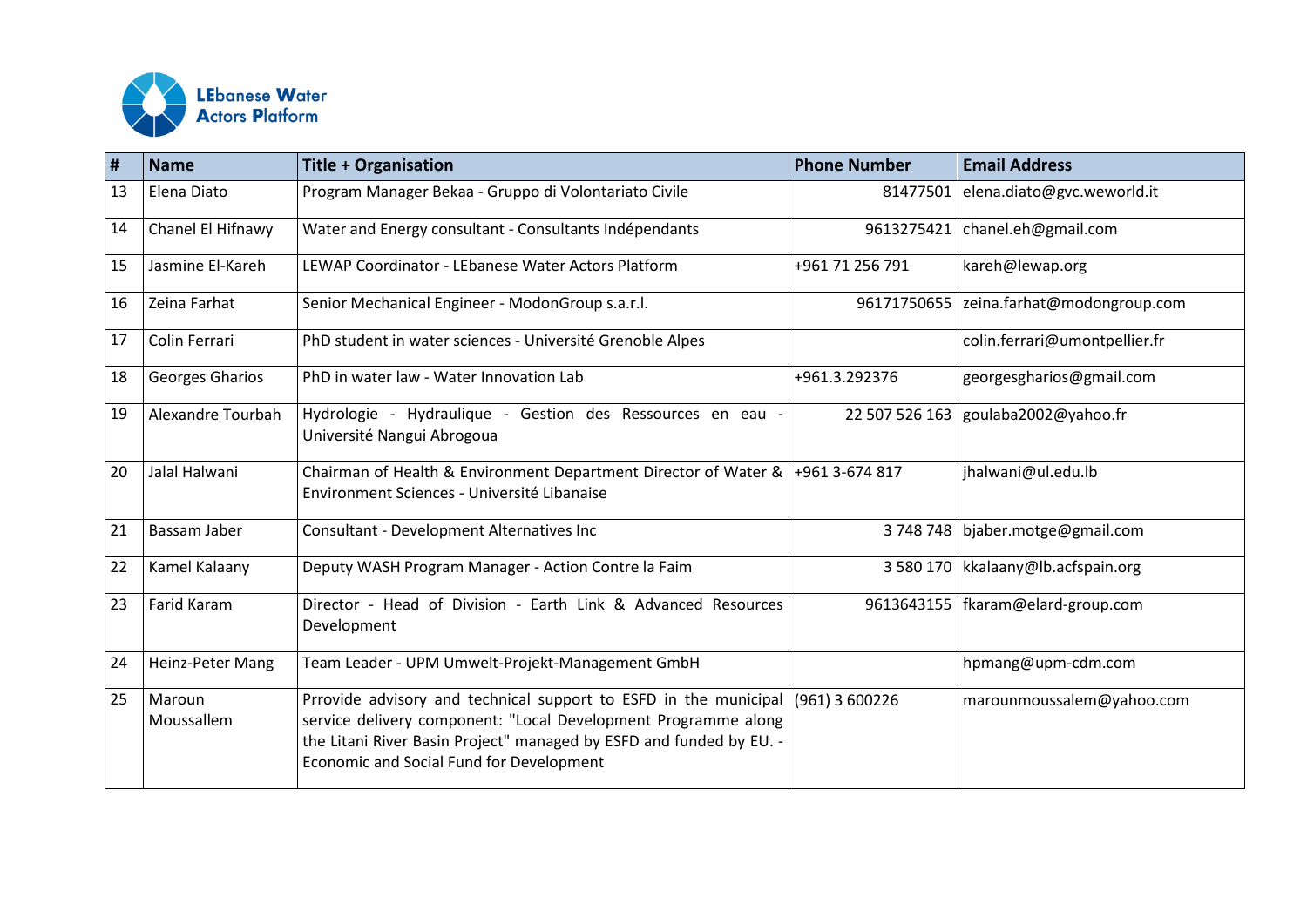

|    | <b>Name</b>    | Title + Organisation                                          | <b>Phone Number</b> | <b>Email Address</b>                     |
|----|----------------|---------------------------------------------------------------|---------------------|------------------------------------------|
| 26 | Jawad Taher    | Capacity Building Coordinator - Gruppo di Volontariato Civile |                     | 96176115752   jawad.taher@gvc.weworld.it |
|    | Michel Taquet  | Information - Programme Solidarité Eau                        | 06 86 45 05 65      | taquet@pseau.org                         |
| 28 | Ghassan Tayoun | Deputy mayor - Municipalité de Zgharta / Ehden                | +961 76 111 520     | ghtayoun@gmail.com                       |



**Figure 1: Presentation of Dr. Allam**